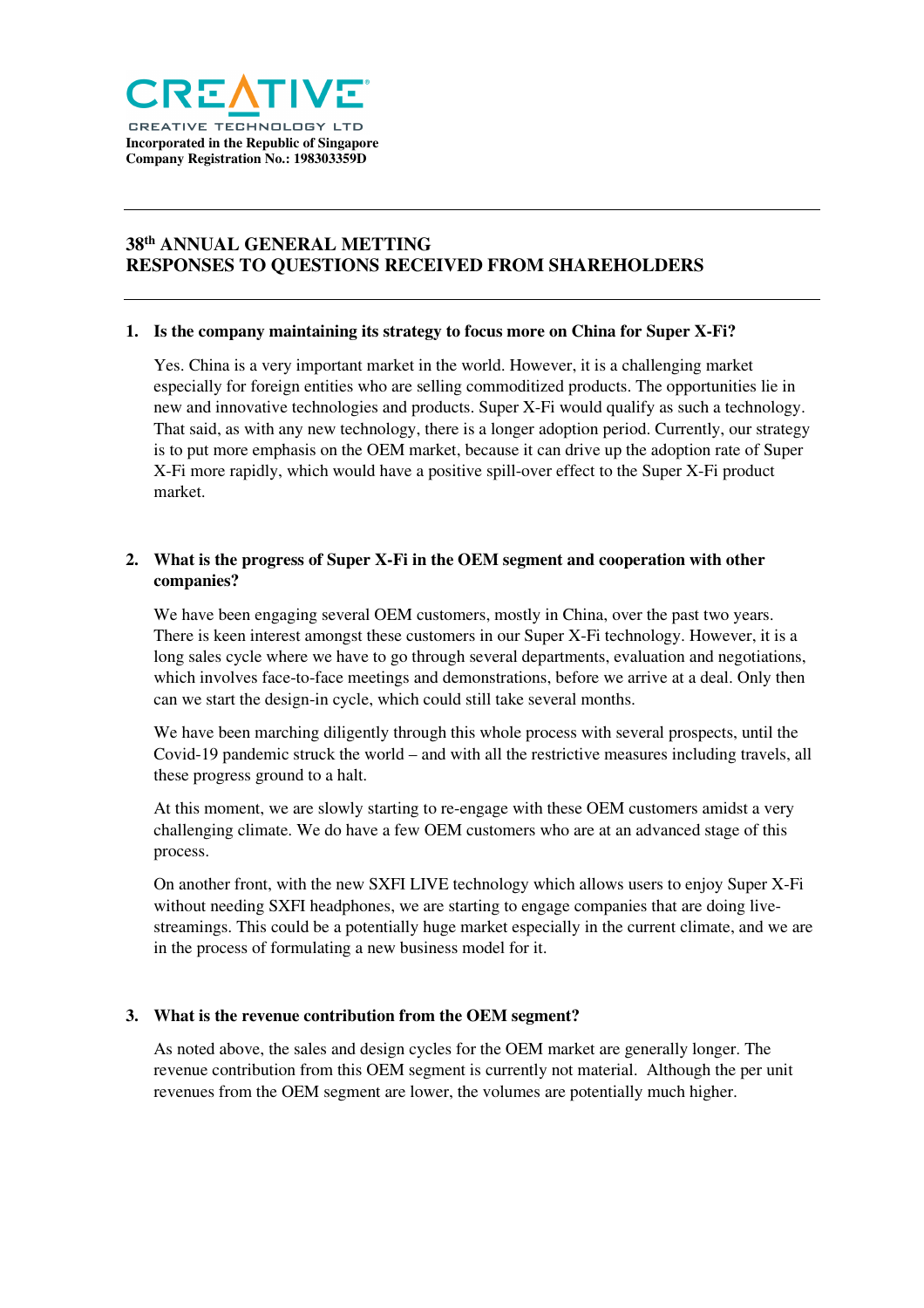#### **4. What has been the reception and progress from the Super X-Fi launch in China?**

We took a very brave move to launch Super X-Fi online in the midst of the Covid-19 pandemic, but it was really challenging. Although the initial response was good, the conversion to sales was lower than expected. We had scaled back the follow-up marketing activities, because the returns were not justifiable in this climate. We are changing our marketing strategy to adapt to this new climate for Super X-Fi in China.

#### **5. What is the revenue contribution from Super X-Fi products?**

As noted above, the adoption period for new technologies like Super X-Fi is longer. Currently, the revenue contribution is not significant, and we are not disclosing this separately.

#### **6. How does Creative justify its high R&D costs, relative to revenue?**

Creative operates in a highly competitive industry that is characterized by rapidly changing technologies and a 'winner takes all' phenomenon.

To remain competitive and viable, Creative's business depends to a significant extent on its ability to develop and introduce new products and product enhancements. Therefore, Creative will need to continue to invest in R&D, in areas that are strategic to the Group. A significant portion of the R&D costs are in new technologies like Super X-Fi and related products.

We believe all headphones in the future will adopt a spatialization technology, like Super X-Fi. This has all the makings of a typical 'winner takes all' situation, and we have to keep investing in Super X-Fi for it to be a clear winner and a catalyst for share value enhancement.

## **7. What new Super X-Fi products will Creative launch in the near future?**

Besides the freshly-launched products such as SXFI GAMER, SXFI THEATER, SXFI AIR and SXFI TRIO, the upcoming SXFI products are:

- SXFI CARRIER, the world's first Dolby Atmos soundbar with built-in Super X-Fi
- SXFI AIR GAMER, a hybrid wireless USB headphone that combines the best of two worlds with low-latency USB audio for games and movies, and wireless Bluetooth for music

## **8. What is the future direction of Creative's products?**

We will be looking at new potential product categories that can expand the Super X-Fi ecosystem, such as TVs, sound cards, speakers, teleconferencing systems, live-streaming platforms and other entertainment devices such as set-top boxes.

## **9. For products from China sold in the US with tariffs levied, can the company increase selling prices to offset the tariffs?**

Our ability to increase selling prices is driven by various factors such as competition and other market conditions. For existing products, it is currently rather difficult to adjust prices. For new products with new features, there are potentially more opportunities to factor some tariffs into the selling prices.